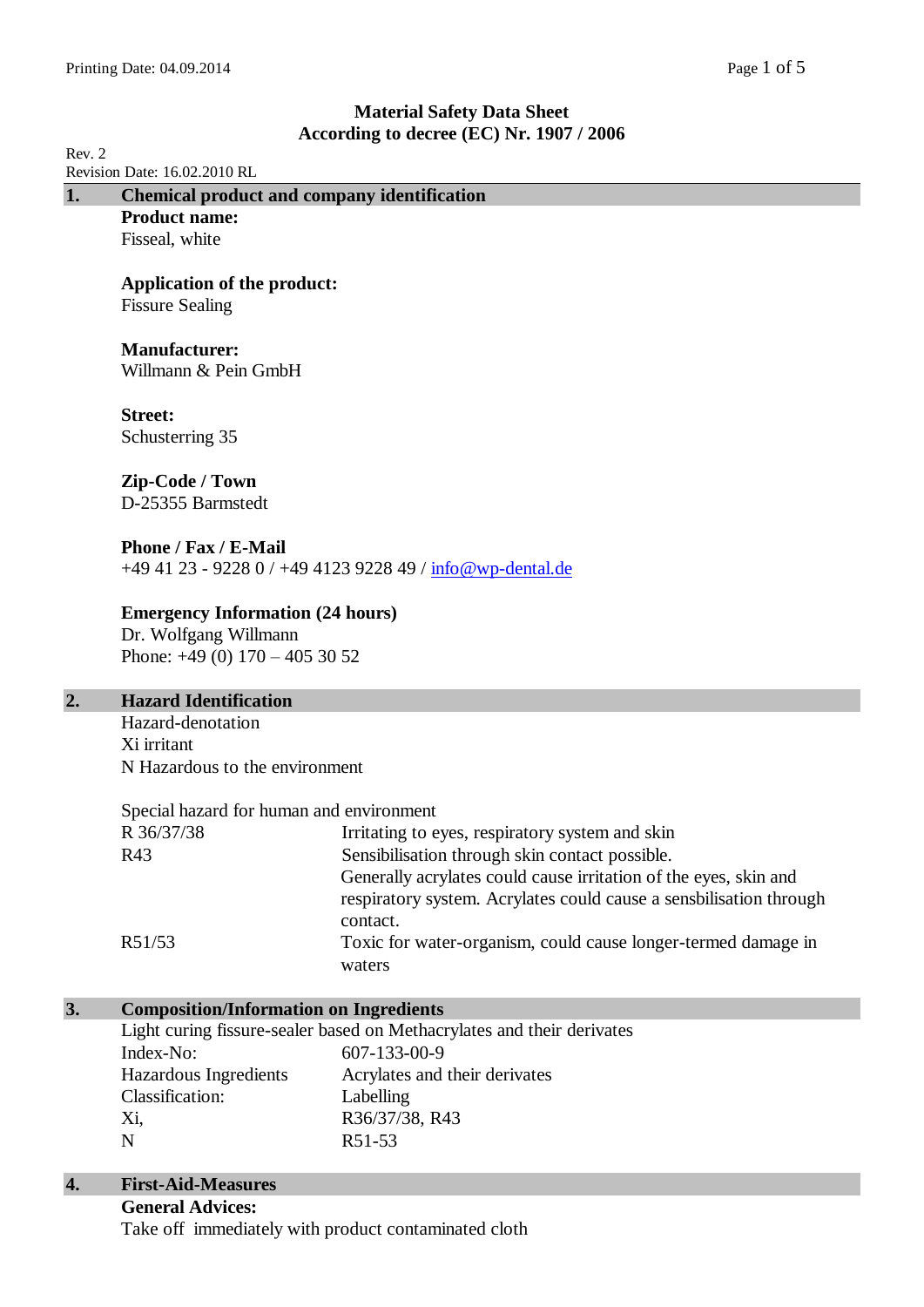Rev. 2 Revision Date: 16.02.2010 RL

## **In case of skin-contact:**

Wash with water and soap.

## **In case of eye contact:**

Rinse with plenty of water while lids are opened. In case of prolonged irritations contact a physician.

## **In case of inhalation:**

Bring the person to fresh air.

## **In case of swallow**

Consult physician.

## **5. Fire-Fighting-Measures**

### **Suitable extinguish media:**

Foam, powder, Waterspray,  $CO<sub>2</sub>$  Choose fire-fighting–measures concerning to the environment

# **Not suitable extinguishing media:**

None known

## **Special protective equipment while fire-fighting:**

Typical measures for fire-fighting of chemical-fires, that means using a respiratory-(isolating-unit)

## **6. Accidental release measures**

## **Personal Precautions:**

Take care of adequate aeration.

## **Environmental precautions:**

Do not allow not hardened material to get into drains.

## **Method for cleaning up:**

Take up mechanically. Cure with light and dispose the material or solid residues at an authorisized site as special waste.

#### **7. Handling and storage Handling**

The general advice and precautionary measures are to be observed. Wear work-clothes during work Avoid skin-contact while using instruments and minimal-contact-technique. Wash hands before pauses and before and after work

## **Storage**

Store cool, dry protected against light and tightly closed. **Directions for fire- and explosion-protection:** No special measures necessary.

## **8. Exposure Controls/Personal Protection Additional directions for forming of techinal devices** None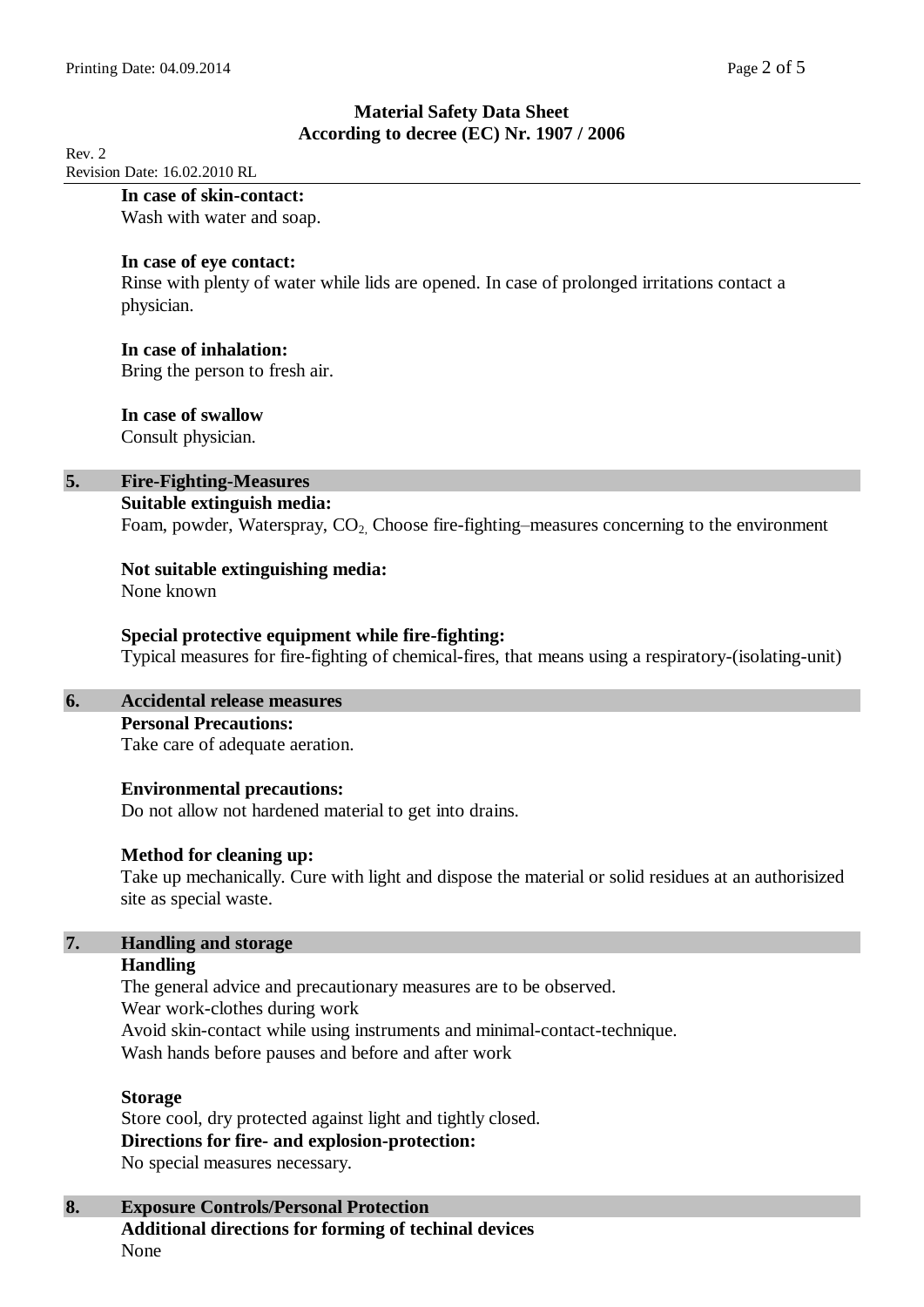Rev. 2 Revision Date: 16.02.2010 RL

#### **Components with workplace control parameters**

### **Personal precautions:**

### **General:**

Take note of protecting- and hygiene-measures. Devided storage of the protective cloth. Handle in accordance with good industrial hygiene and safety practise for working with chemicals.

### **Eye protection:**

Goggles while working with the materials.

### **Hand-protection:**

Sensibilisation Wearing of suitable gloves

#### **Body-protection:**

Wear business-usual working-cloths

#### **Hygiene measures:**

Take care off business-usual protective-and hygienic-measures.

## **9. Physical and chemical Properties**

| <b>Appearance:</b> |                |  |
|--------------------|----------------|--|
| Form:              | viscous liquid |  |
| Colour:            | white          |  |
| Odour:             | aromatic       |  |

### **Safety relevant data:**

| pH-value:            | not applicable                          |
|----------------------|-----------------------------------------|
| Flash-point:         | not applicable                          |
| Iginition-point:     | not fixed                               |
| Solubility in water: | at $20^{\circ}$ C practicable unsoluble |
| Vinegar-acid-esther: | soluble                                 |
| Isopropanol:         | soluble                                 |

### **10. Stability and Reactivity**

#### **Conditions to avoid:**

To avoid premature curing, store the container protected against heat, Sunlight and light.

#### **Materials to avoid**

The product is slightly polymerising if contacted with radical-builder.

### **Hazardous decomposition products:**

None if handled according to the directions.

### **Additional Notes:**

The product slowly could polymerize in case of essential exeed of storing time-or non-observing of the storage-conditions.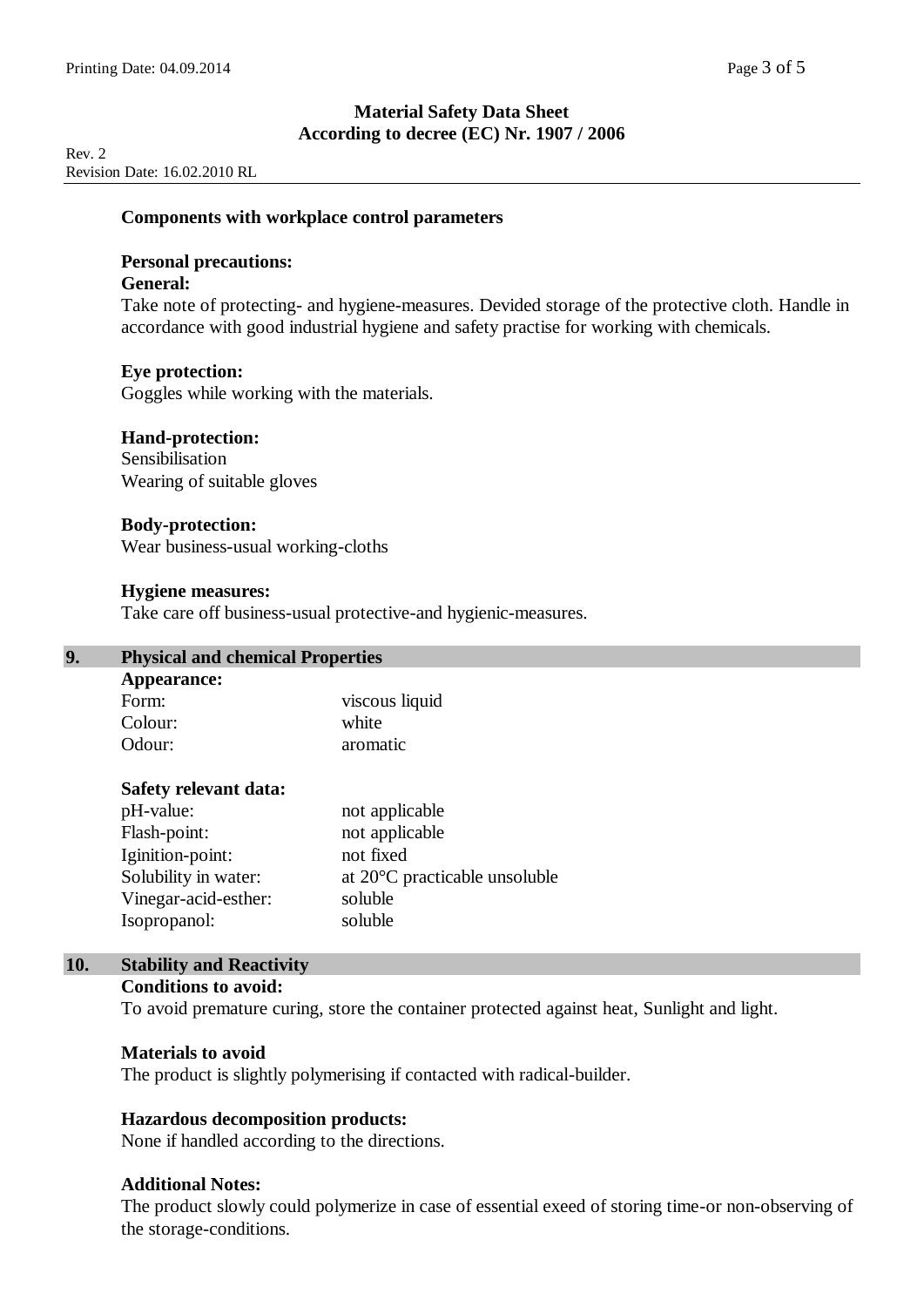Rev. 2 Revision Date: 16.02.2010 RL

| 11. | <b>Toxicological information</b> |  |
|-----|----------------------------------|--|
|     |                                  |  |

Estimated to the ingredients: **Acute toxicity: At Skin:** Could cause irritations

**At eyes** Could cause irritations

## **Sensitization**

If exposed a s Sensitization through skin-contact is possible.

## **Additional toxicological Advices:**

The product has to be labelled. To our experiance the product wont cause harmful to health-effects if used apropriate and accorduing to the regulations.

### **12. Ecological information**

#### **General Advices:**

Not water-hazardous-class: 1 (self-classification)- slightly water-hazardous Do not drain into see, ground-water or sewer-system.

## **13. Disposal considerations**

# **The product itself.**

**Recommendation: Not cured material** Waste-key-no: Accordingly dispose of considering the regulations of the local authority

### **Cured material**

Dispose to the local and national rules as special waste. (do not discharge into drain)

### **14. Transport informations/rules**

No dangerous cargo accordingly to the transport rules. Store away from food-stuff and stimulants.

## **15. Regulatory Information**

### **Labelling according EU guidelines**

The product is to be labelled according to the EG-Rules/GefStoffV

Identification-letter and hazard denotation of the product

- **Xi Irritant**
- **N Hazardous to the environment**

### **R-phrases**

| R36/37/38  | Irritating to the eyes, respiratory system and skin                  |
|------------|----------------------------------------------------------------------|
| <b>R43</b> | Sensibilisation through skin contact possible                        |
| R51/53     | Toxic for water-organism, could cause longer-termed damages in water |

# **S-phrases**

**S26 If contacted with eyes rinse immediately with planty of water**